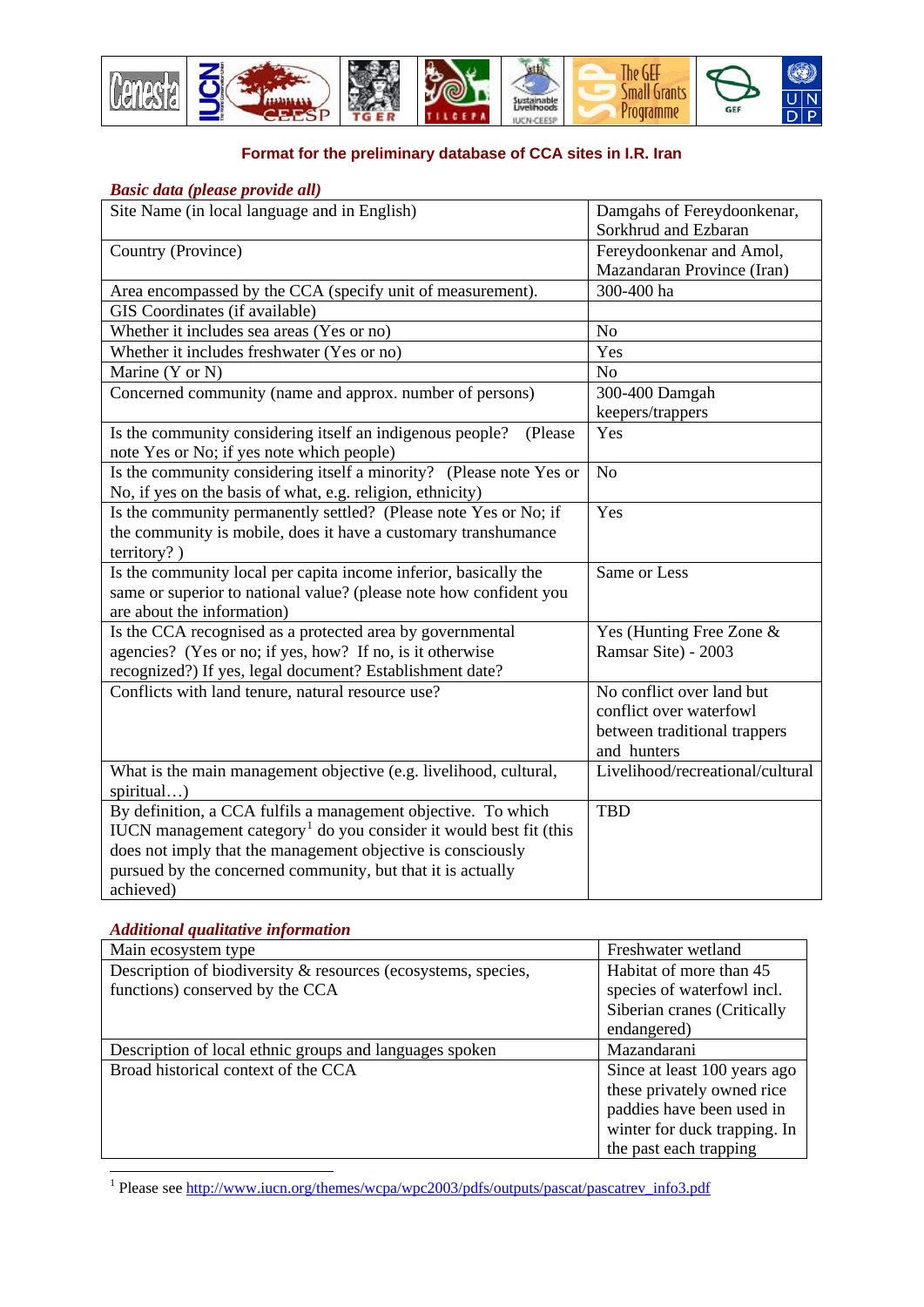|                                                                      | station was owned or         |
|----------------------------------------------------------------------|------------------------------|
|                                                                      | rented out by one person or  |
|                                                                      | two but now it belongs to    |
|                                                                      | multiple households.         |
| Governance structure for the CCA (who takes management decisions,    | Trappers gather every        |
| how?)                                                                | August to make               |
|                                                                      | management decisions         |
|                                                                      | about water distribution,    |
|                                                                      | designate guards, collect    |
|                                                                      | money, and divide roles for  |
|                                                                      | the new season.              |
| Length of time the governance model has been in place                | At least 50 years (according |
|                                                                      | to documents)                |
| Land and resource ownership in the CCA                               | Lands are privately owned.   |
|                                                                      | Stations are used by owners  |
|                                                                      | or rented out to those who   |
|                                                                      | have the necessary trapping  |
|                                                                      | knowledge and skills.        |
| Type of land use in the CCA                                          | Agricultural land (rice      |
|                                                                      | fields in summer)/Damgahs    |
|                                                                      | (wetland) in winter.         |
| Existence of written or oral management plans and specific rules for | Yes, mainly oral             |
| the use of natural resources in the CCA                              |                              |
| Map and zoning of the CCA (please attach if available and relevant,) | Available (aerial pictures)  |
| Relevant pictures with captions (please attach if available)         | Available                    |
| Major threats to biodiversity and/or the CCA governance system       | Rapid development around     |
|                                                                      | $it + potential$ threat of   |
|                                                                      | birdflu                      |
| Local CCA-relevant features, stories, names, rules and practices     | Available                    |

*Contact individuals and organizations:* here it is vital to have names of contacts directly related to the community governing the CCA: Mr. Rahmat Ahmadi, Head of the Ezbaran Trappers Cooperative (Ezbaran Village of Fereydoonkenar, Mazandaran)

*References*<sup>[2](#page-1-0)</sup>: please stress references describing the conservation, cultural and socio-economic values of the CCAs.

Please check all related literature produced by MCCA (Mazandaran Crane Conservation Association) – GEF/SGP funded project

Pourlak, Lisa. 2000. "Cost-benefit of Ecotourism in Wintering Grounds of Siberian Cranes". MSc. Thesis report. Teheran University

Moosavi, B. et al. 2006. Consultancy documents produced for the Siberian Crane Wetlands Project (GEF/UNEP)

Please use the same format of the references in:

<span id="page-1-0"></span><http://www.iucn.org/themes/ceesp/Publications/TILCEPA/guidelinesindigenouspeople.pdf>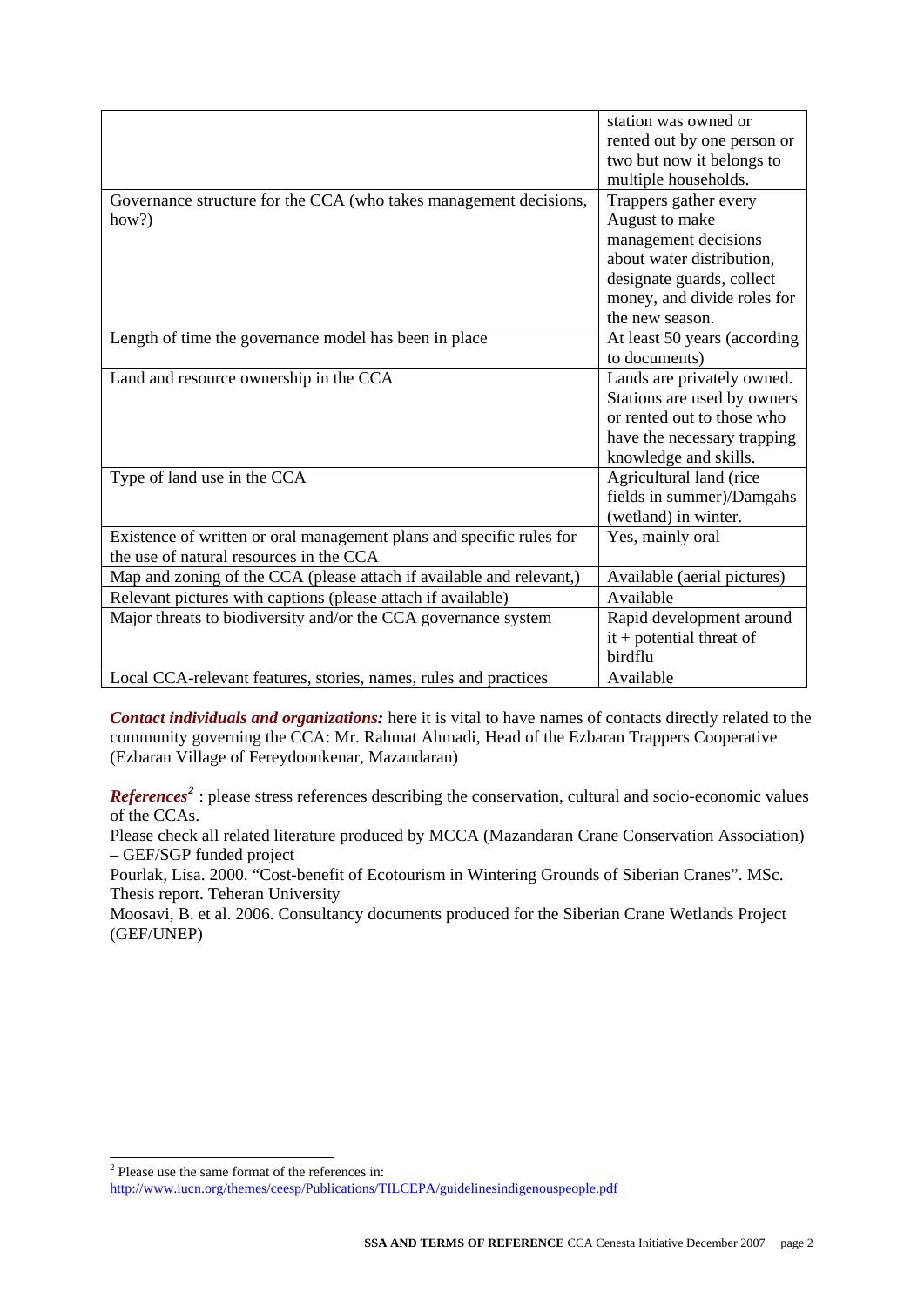

Fig. 1 – Ezbaran Damgah constitues one of three major Damgah complexes in the Fereydoonkenar area. Damgah means « trapping site » refering to the traditional duck-trapping practice that takes place in here.



Fig. 2 – Damgahs are privately owned land and under strict local control. These unwritten rules and regulations have protected the wintering ground for the Western population of Siberian cranes (Critically Endangered)